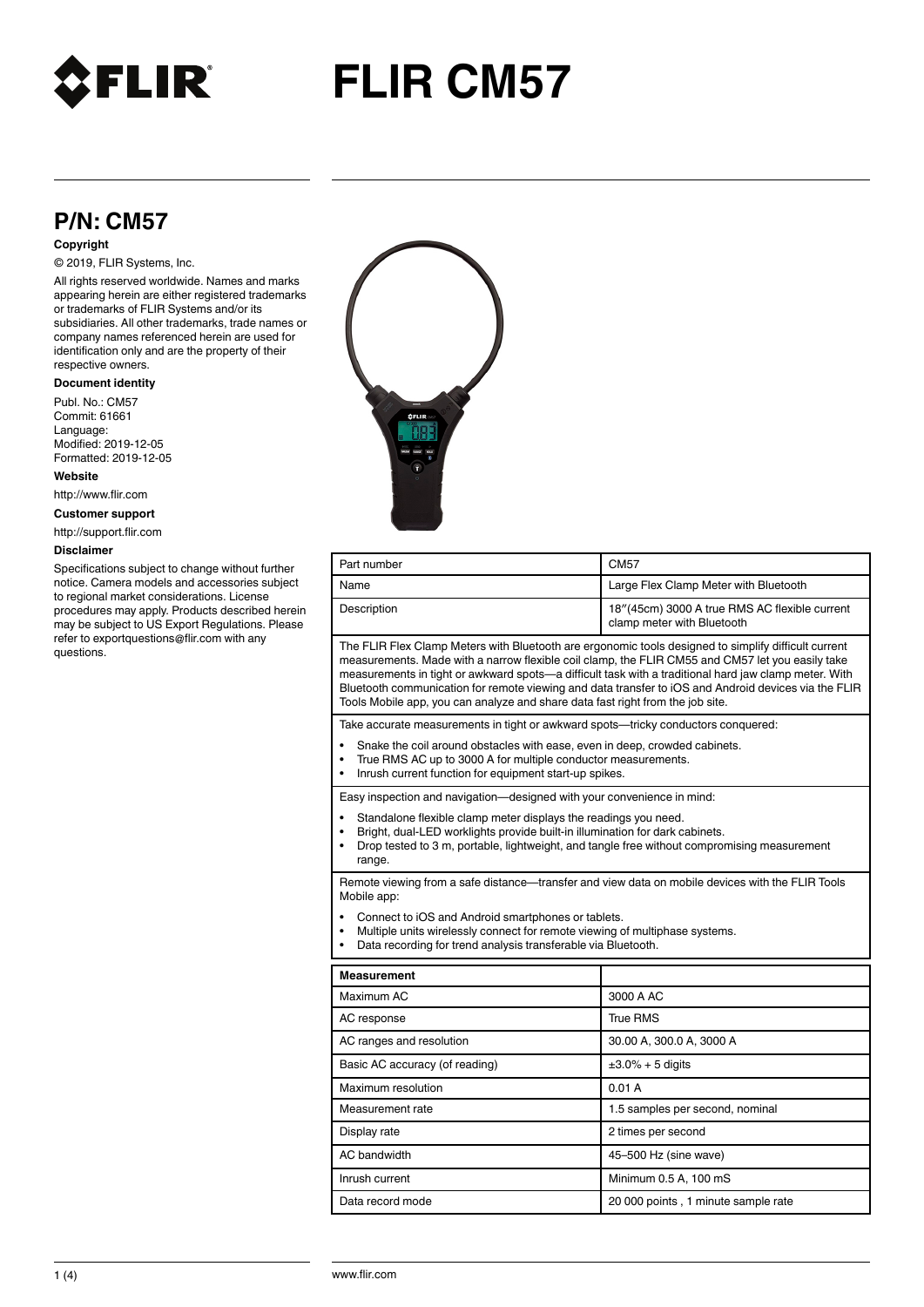



**P/N: CM57**

© 2019, FLIR Systems, Inc. #CM57; r. 61661;

| <b>Measurement</b>                       |                                                                                                     |
|------------------------------------------|-----------------------------------------------------------------------------------------------------|
| Detailed accuracy                        | 30.00 A $\pm$ (3.0% + 5 digits), 300.0 A $\pm$ (3.0% + 5<br>digits), 3000 A $\pm$ (3.0% + 5 digits) |
| Positional error (distance from optimum) | 35 mm $(1.4'') \pm 1.0\%$ , 50 mm $(2.0'') \pm 1.5\%$ , 60<br>mm $(2.4'') \pm 2.0\%$                |
| Meter data                               |                                                                                                     |
| Display                                  | 3000-count LCD with backlight and multi-function<br>indicators                                      |
| Maximum conductor diameter               | 12 cm (4.7")                                                                                        |
| Flex cable length                        | 45 cm (18")                                                                                         |
| Coil bend radius                         | 80 mm (3.1")                                                                                        |
| Coil diameter                            | $7.5$ mm $(0.3")$                                                                                   |
| Coil tip diameter                        | 13 mm (0.5")                                                                                        |
| Display indications                      | Progressive low battery, over range, hold                                                           |
| Work light                               | Two white LEDs                                                                                      |
| Bluetooth range (maximum)                | 10 m (32')                                                                                          |
| Wireless ID# (maximum)                   | Up to 20                                                                                            |
| <b>Power System</b>                      |                                                                                                     |
| Power supply                             | $2 \times 1.5$ V AAA                                                                                |
| <b>Battery life</b>                      | 100 hours with alkaline batteries (calculated)                                                      |
| Auto power off                           | Approximately 10 minutes after power on or<br>disable                                               |
| <b>Environmental</b>                     |                                                                                                     |
| Drop test                                | 3 m (9.8')                                                                                          |
| IP rating                                | IP54 dust-protected and splash-resistant                                                            |
| Maximum operating altitude               | 2000 m (6562')                                                                                      |
| Operating temperature                    | 0-50°C (32-122°F)                                                                                   |
| Operating humidity                       | Maximum 80% up to 35°C (95°F) decreasing<br>linearly to 60% at 45°C (113°F)                         |
| Temperature coefficient                  | $0.2 \times$ specified accuracy/°C, <64.5°F (18°C),<br>>82.4°F (28°C)                               |
| Storage temperature                      | $-20$ to $+60^{\circ}$ C ( $-4$ to $+140^{\circ}$ F) without batteries                              |
| Storage humidity                         | 80% relative humidity (maximum)                                                                     |
| <b>Certifications</b>                    |                                                                                                     |
| Agency approvals                         | RCM, CSA, KC                                                                                        |
| Safety compliance                        | CAT IV-600 V, CAT III-1000 V                                                                        |
| Standards                                | EN61010-1, EN61010-2-032, EN61326-1                                                                 |
| <b>Physical data</b>                     |                                                                                                     |
| Dimensions ( $W \times H \times D$ )     | 120 mm $\times$ 280 mm $\times$ 25 mm (4.7" $\times$ 11.0" $\times$<br>1.0'')                       |
| Weight                                   | 200 g (7.1 oz.) with batteries                                                                      |
| Warranty                                 |                                                                                                     |
| Warranty                                 | https://www.flir.com/testwarranty                                                                   |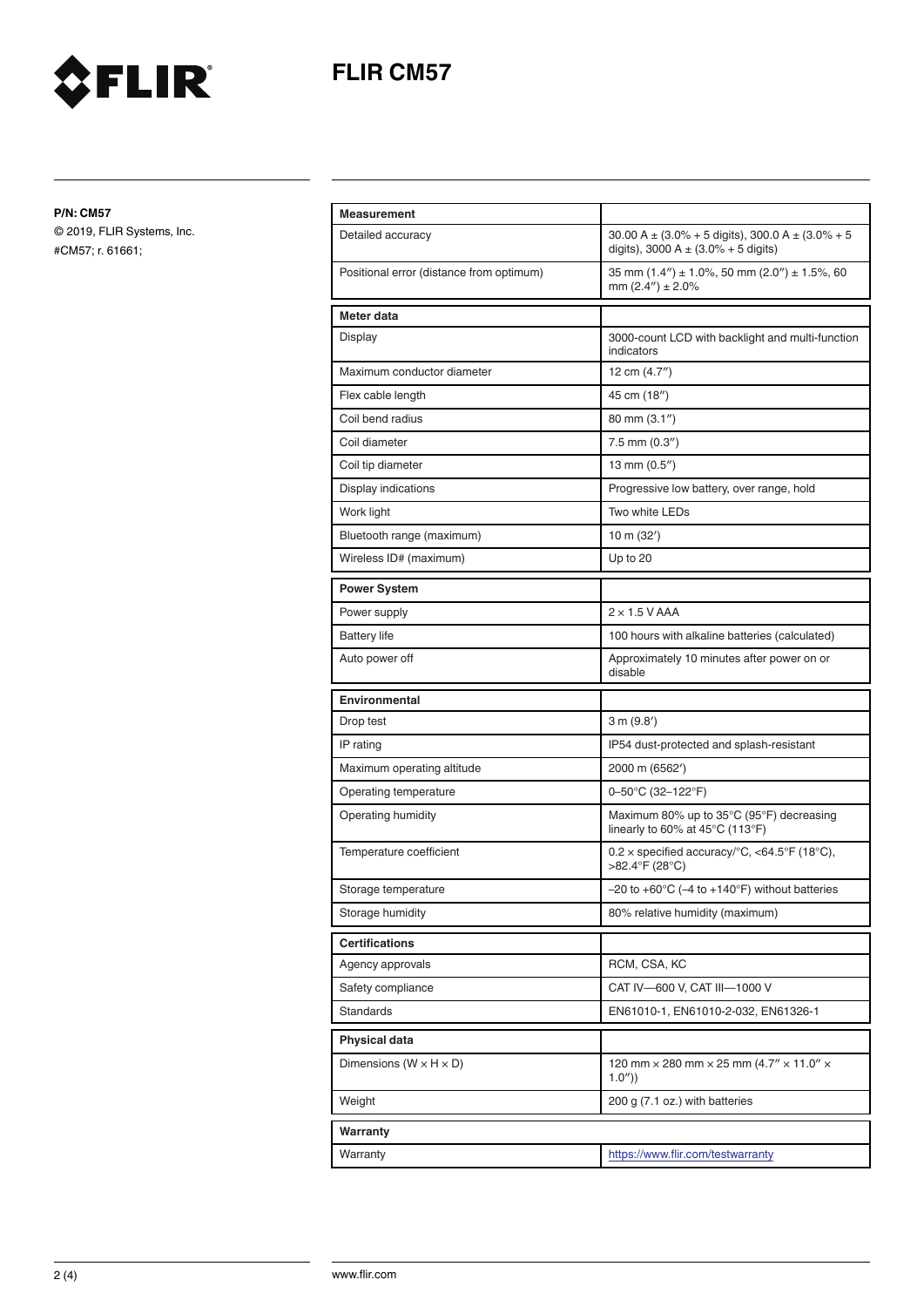



**P/N: CM57**

© 2019, FLIR Systems, Inc. #CM57; r. 61661;

| <b>Shipping</b>                                    |                                                                                         |
|----------------------------------------------------|-----------------------------------------------------------------------------------------|
| Packaging type                                     | Color box                                                                               |
| Packaging contents                                 | CM57, $2 \times$ AAA 1.5 V Energizer batteries, quick<br>start guide, user manual on CD |
| Packaging weight                                   | $0.57$ kg                                                                               |
| Packaging dimensions $(L \times W \times H)$       | $32 \text{ cm} \times 18.5 \text{ cm} \times 6.8 \text{ cm}$                            |
| Inner carton quantity                              | 3                                                                                       |
| Inner carton weight                                | 1.94 kg                                                                                 |
| Inner carton dimensions $(L \times W \times H)$    | 59.5 cm $\times$ 6.3 cm $\times$ 20.3 cm                                                |
| Master carton quantity                             | 12                                                                                      |
| Master carton weight                               | $9.5$ kg                                                                                |
| Master carton dimensions ( $L \times W \times H$ ) | 61 cm $\times$ 50 cm $\times$ 22 cm                                                     |
| <b>FAN-13</b>                                      | 0793950370575                                                                           |
| $UPC-12$                                           | 793950370575                                                                            |
| Country of origin                                  | Taiwan                                                                                  |
| <b>Tariff code</b>                                 | 9030310000                                                                              |
| <b>Technical support</b>                           |                                                                                         |
| Website                                            | http://support.flir.com                                                                 |

### **Supplies & accessories:**

- TA03-KIT; NiMH Rechargeable Battery Kit
- TA10-F; Protective Case for DM9x and TA72/74 Series
- TA15; Universal Soft Sided Case
- TA55; AC Current Line splitter